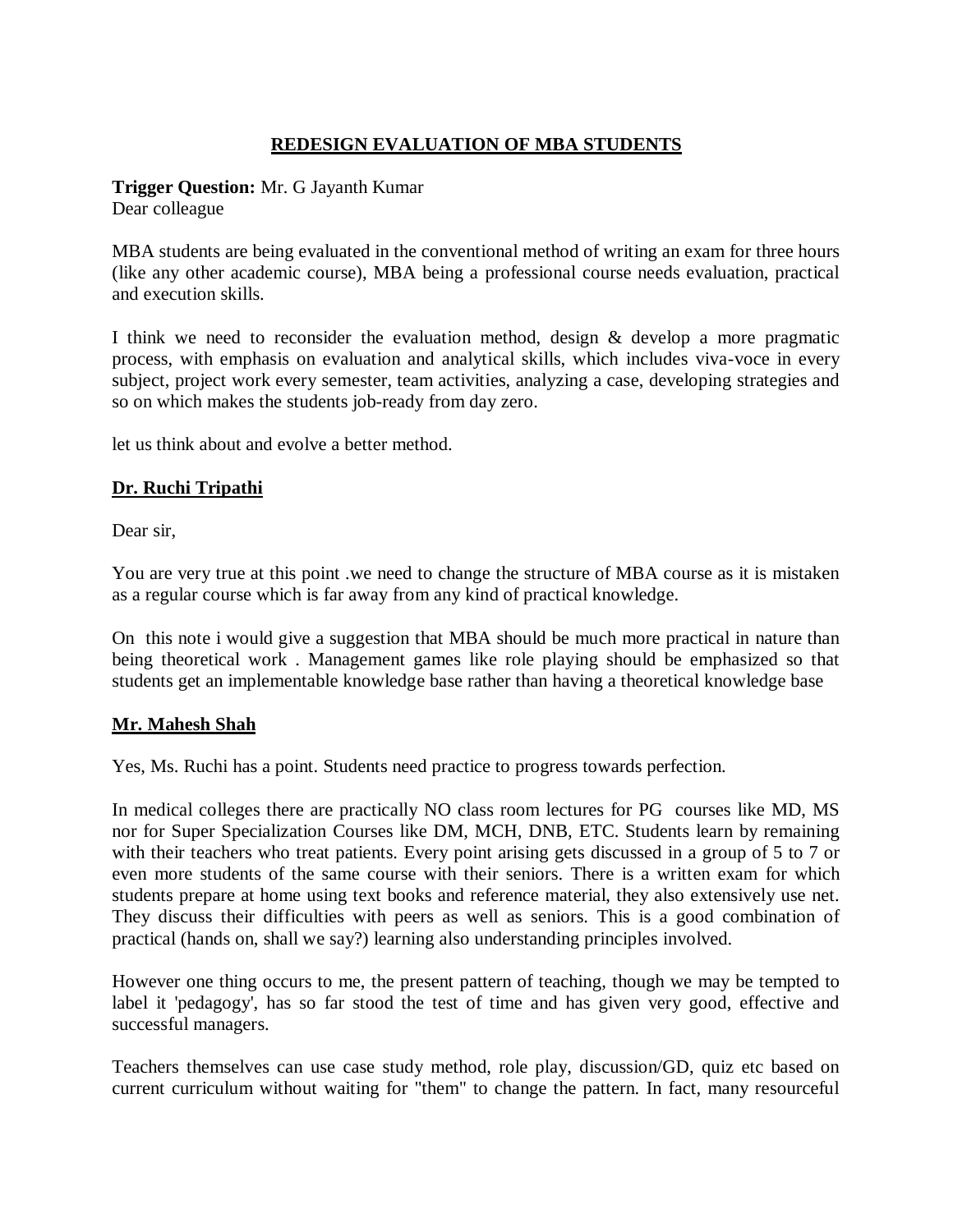teachers, with ability and courage to think out of box, have been doing this for decades. They are, obviously, successful trail blazers and dear to the student community.

Ms. Ruchi has raised a good point. Let us make it better by contributing all our views, ideas and even whims. Come friends join the party.

## **Mr. K.Paranjpe**

Dear All, Management education is already a century old. During this time, a wealth of knowledge has been created and today it has found itself into the syllabus of every university. Management as a profession has stood differently from other professions. It is rooted in the culture of the human organization whether for commerce, manufacturing or any other purposes. Today, management as a profession does not stand on its own but depends upon the fundamental professional expertise to deliver the product or service for which an organization is set up.

There have been attempts, in recent times to link up management education to entrepreneurship. This new direction ensures that management as a profession is necessary for finding, developing and nurturing entrepreneurs. There are important differences though and the conventional curriculum is at odds to meet this need.

In a like manner, management education must meet the requirements of Self Employment and to make Self employment a rewarding pursuit. It is important that while entrepreneurs are self employed persons, not all self employed persons turn to become entrepreneurs. Yet, the need to meet the aspirations of a person to be self employed exists. Management training could provide that difference to the person who by misfortune or circumstances is forced to look for self employment.

In this sense, Management education must begin in the school stage, right through and up to the graduation to some specific non managerial professional pursuit such as medicine, law, engineering, or any other niche field.

#### **Dr. Prabhakar Waghodekar**

Human knowledge is exponentially increasing, removing the walls (or compartmentalization) amongst faculties like medicine, engineering, technology, pharmacy, management, literature, history, etc. The man is witnessing convergence of all faculties at one point. In fact, a system needs all these faculties for its effective functioning.

Management needs extension in such a climate. And that extension we see in entrepreneurship, an attempt to switch over from employee to employer. But the entrepreneurs are different types like innovation, Fabian, etc. Oh God! Still innovation is there.

It is rightly stated that right from school stage management subject can be covered. It can be done obviously because management exists in all schools. Management is omnipotent like 'Prana' in the human body. But man has to struggle hard to fit in management in formal education set up that is a Herculean task because of the limited capacity of human brain.